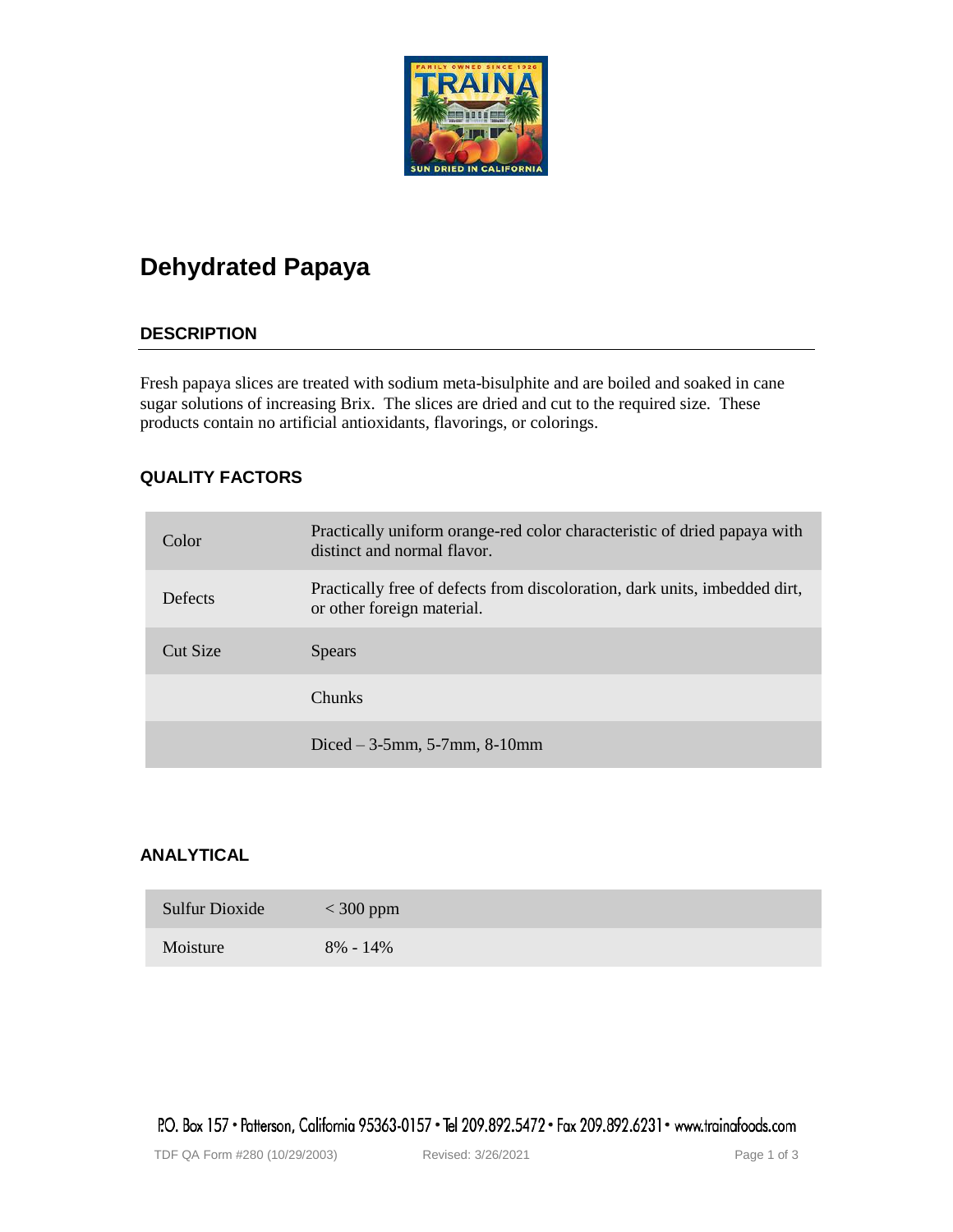# **MICROBIOLOGICAL**

| <b>Total Plate</b> | < 10,000 / g |
|--------------------|--------------|
| E. coli            | < 10/g       |
| Coliforms          | < 10/g       |
| Yeast & Mold       | < 100/g      |

# **NUTRITIONAL INFORMATION**

| Based on 100 gram sample |                   |                            |                   |             |                   |  |  |  |
|--------------------------|-------------------|----------------------------|-------------------|-------------|-------------------|--|--|--|
| Calories                 | 352.00            | Sodium                     | 162 mg            | Vitamin A   | 0.00 IU           |  |  |  |
| Calories from Fat        |                   | <b>Total Carbohydrates</b> | 87.8g             | Vitamin C   | $0.00$ mg         |  |  |  |
| <b>Total Fat</b>         | 0.00 <sub>q</sub> | Dietary Fiber              | 3.8 <sub>g</sub>  | Calcium     | 10.1 mg           |  |  |  |
| <b>Saturated Fat</b>     | 0.00 g            | <b>Total Sugar</b>         | 60.7 g            | <b>Iron</b> | .19 <sub>mg</sub> |  |  |  |
| <b>Trans Fat</b>         | 0.00 g            | Cholesterol                | 0.00 <sub>q</sub> | Protein     | 0.16q             |  |  |  |
| <b>Added Sugar</b>       | 43.9 g            | Potassium                  | 5.5 <sub>mg</sub> | Vitamin D   | 0.0 <sub>ma</sub> |  |  |  |

### **INGREDIENT STATEMENT**

Papaya, Sugar, Citric Acid, Sulfur Dioxide (added for color retention and as s preservative)

#### **PACKAGING & LABELING**

Four polyethylene bags (5 kilos each) packed in a 44 lb. corrugated case; or 25 lb. case.

#### **KOSHER STATUS**

These products are Kosher certified.

# **STORAGE RECOMMENDATIONS**

Store in a cool, dry atmosphere 55° - 70°F and temperature fluctuation < 10º. All products must be stored under proper warehousing conditions and